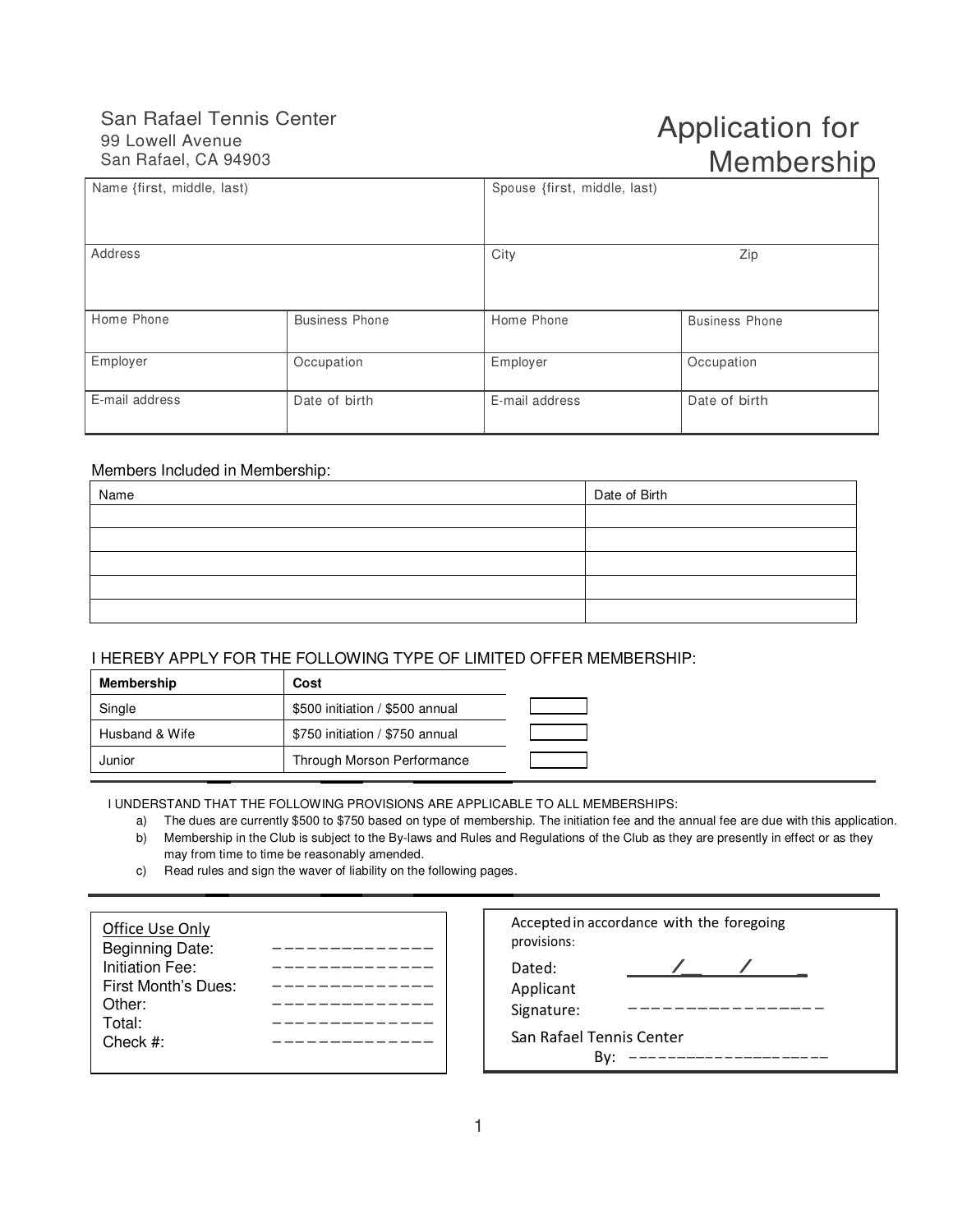San Rafael Tennis Center Membership Agreement (continued) page 2

- 1. MEMBERSHIP INFORMATION: As used in this Membership Agreement, the "Club" refers to San Rafael Tennis Center. As used in this Membership Agreement, "Member" or "Members" refers to all individuals noted on this agreement.
- 2. TENNIS CLUB SERVICES: Immediately upon approval of membership, the Member will be entitled to use the Club facilities consistent with this Membership Agreement and the Rules/Policies of the Club. The Club reserves the right to make changes to the type or quantity of the classes or equipment offered and reserves the right to make reasonable changes to the hours of operation.
- 3. NATURE OF MEMBERSHIP: Membership grants solely the right to use and enjoy the facilities of the Club in accordance with the Rules and Regulations as they may change from time to time. Membership does not grant or carry with it any interest in the property or assets of the Club or give any right to Members to participate in the management of the Club, financially or otherwise.
- 4. APPROVAL OF MEMBERSHIP: All Membership Agreements shall be on the forms prescribed by the Club, and shall be subject to payment of the required membership fees and approval of the Club.
- 5. NONDISCRIMINATION: Membership is open to any person of good character and responsible credit background. Club policy is to accept applications without regard to race, creed, color, sex or national origin.
- 6. PAYMENT OF MEMBERSHIP FEE: All new members must pay a membership fee. The Club shall, from time to time, establish the amount, manner and time of payment of such fee. This Membership Agreement is an annual reinstatement fee.
- 7. REQUIRED PAYMENTS: As set forth in paragraph 6 above, the Agreement requires that the Member pay the initiation fee and annual membership with application for membership.
- 8. CHARGES: All Members agree to pay monthly all charges incurred by self. The Club shall, from time to time fix the amount and terms of payment.
- 9. EXPENSES OF COLLECTION: The Member agrees to pay, and shall be held liable for any and all expenses incurred by the Club, including but not limited to, attorney fees and costs, in attempting to collect past due amounts from said member, whether fees, dues, charges or other debts.
- 10. ACCOUNTING AND BILLING: Dues and charges will be billed to members in advance via club email due and payable on the first of each month. Bills not paid by the tenth will be subject to a late fee.
- 11. DAMAGES: Damage to the Club's property shall be paid for by any members, member's guest or dependent children causing the damage.
- 12. SOLICITATION: Members may not participate in solicitation of any kind (i.e. charitable, religious, political, or business) towards any other club member, guest or employee on Club property.
- 13. CLUB RULES: All members and their guests are subject to the Club's Rules/Policies. The undersigned acknowledges that he or she has reviewed the Club Rules/Policies (on the Club's website). The Club reserves the right to add, amend or delete rules from time to time. The rules referenced or contained in this Membership Agreement herein are not all-inclusive. Signs posted in the Club and written memoranda will serve as additional rules.
- 14. CHANGE OF MEMBERSHIP INFORMATION: Member is responsible for notifying the Club of any account information changes, including changes to the Member's address and phone number. Changes must be completed by the tenth of the month to be reflected on the next month's billing statement.
- 15. INVOLUNTARY SUSPENSION OR TERMINATION: The Club reserves the right to suspend or terminate the membership privileges of any member for failure to comply with any of the Club Rules/Policies, for any conduct the Club determines to be improper or contrary to its best interests, or the non-payment of dues or other charges for a period of greater than 90 days. Suspended or terminated members remain liable for all dues or other indebtedness incurred prior to and during the suspension or termination, and are not entitled to a refund of any fees, dues or charges paid other than a pro rata refund of payment for unused service after the date of termination.
- 16. WARNING: California law provides that it is illegal to aid or abet in the unlawful sale, use or exchange of anabolic steroids, testosterone and human growth hormone.
- 17. BY SIGNATURE BELOW, undersigned Member hereby affirms that he/she has read, understands and agrees to all terms in this Membership Agreement, together with any accompanying membership policy information, and specifically understands and agrees to the following: